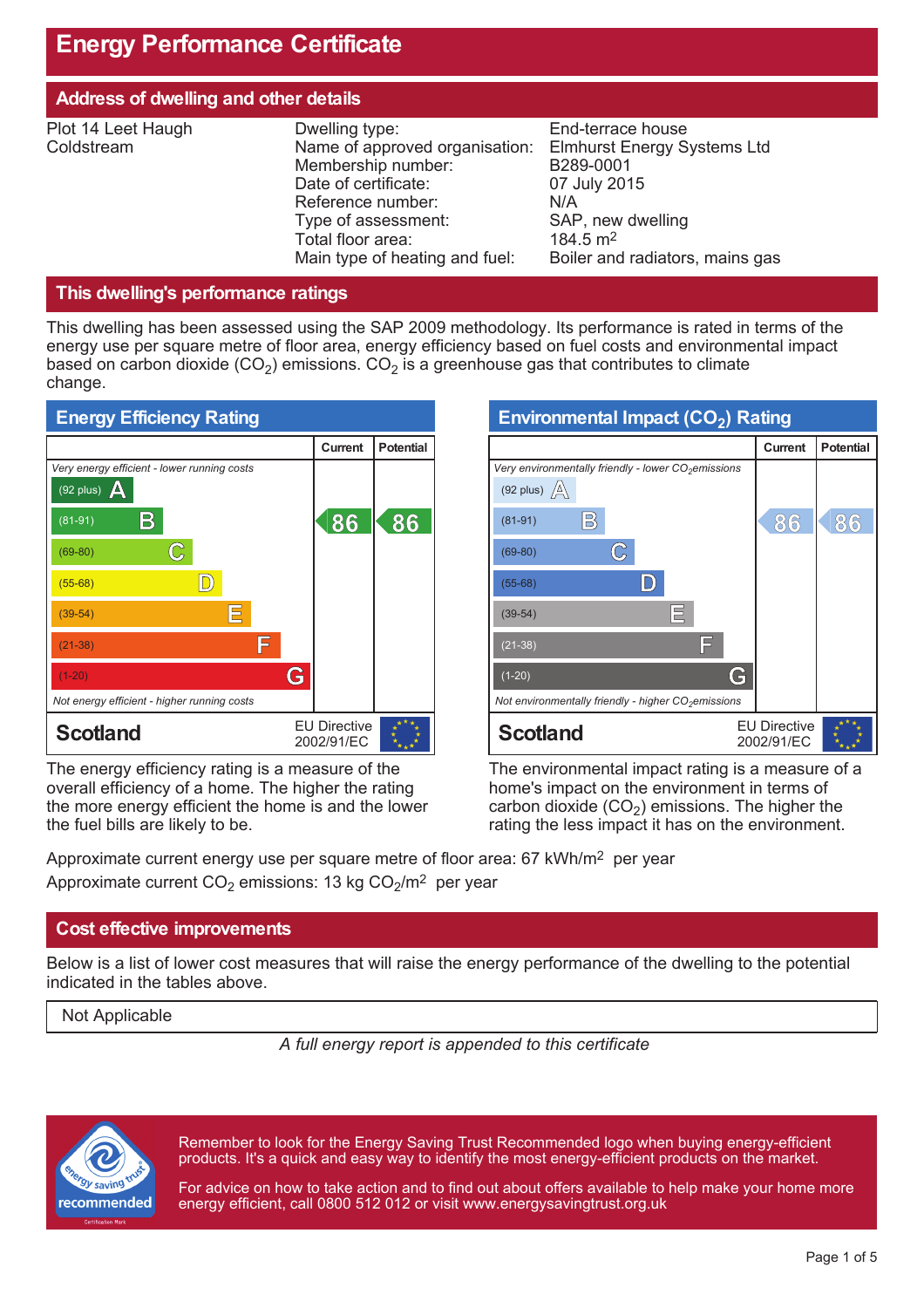# **Energy Report**



The Energy Performance Certificate and Energy Report for this dwelling were produced following an energy assessment undertaken by a member of Elmhurst Energy Systems Ltd. This is an organisation which has been approved by the Scottish Ministers. The certificate has been produced under the Building (Scotland) Amendment Regulations 2006.

| Assessor's name:           | William Crossan                   |
|----------------------------|-----------------------------------|
| Company name/trading name: | <b>Aitken Turnbull Architects</b> |
| Address:                   | 32 George Street Dumfries DG1 1EH |
| Phone number:              | 01387 256964                      |
| Fax number:                |                                   |
| E-mail address:            | wcrossan@aitken-turnbull.co.uk    |
| Related party disclosure:  | No related party                  |

# **Estimated energy use, carbon dioxide (CO<sup>2</sup> ) emissions and fuel costs of this home**

|                          | Current                        | <b>Potential</b>               |  |
|--------------------------|--------------------------------|--------------------------------|--|
| Energy use               | 67 kWh/m <sup>2</sup> per year | 67 kWh/m <sup>2</sup> per year |  |
| Carbon dioxide emissions | 2.4 tonnes per year            | 2.4 tonnes per year            |  |
| Lighting                 | £90 per year                   | £90 per year                   |  |
| Heating                  | £444 per year                  | £444 per year                  |  |
| Hot water                | £107 per year                  | £107 per year                  |  |

The figures in the table above have been provided to enable prospective buyers and tenants to compare the fuel costs and carbon emissions of one home with another. To enable this comparison the figures have been calculated using standardised running conditions (heating periods, room temperatures, etc.) that are the same for all homes, consequently they are unlikely to match an occupier's actual fuel bills and carbon emissions in practice. The figures do not include the impacts of the fuels used for cooking or running appliances, such as TV, fridge etc.; nor do they reflect the costs associated with service, maintenance or safety inspections. Always check the certificate date because fuel prices can change over time and energy saving recommendations will evolve.

### **About the building's performance ratings**

The ratings on the certificate provide a measure of the buildings overall energy efficiency and its environmental impact, calculated in accordance with a national methodology that takes into account factors such as insulation, heating and hot water systems, ventilation and fuels used.

Not all buildings are used in the same way, so energy ratings use standard occupancy assumptions which may be different from the specific way you use your home.

Buildings that are more energy efficient use less energy, save money and help protect the environment. A building with a rating of 100 would cost almost nothing to heat and light and would cause almost no carbon emissions. The potential ratings in the certificate describe how close this building could get to 100 if all the cost effective recommended improvements were implemented.

## **About the impact of buildings on the environment**

One of the biggest contributors to global warming is carbon dioxide. The way we use energy in buildings causes emissions of carbon. The energy we use for heating, lighting and power in homes produces over a quarter of the UK's carbon dioxide emissions and other buildings produce a further one-sixth.

The average household causes about 6 tonnes of carbon dioxide every year. Adopting the recommendations in this report can reduce emissions and protect the environment. You could reduce emissions even more by switching to renewable energy sources. In addition there are many simple everyday measures that will save money, improve comfort and reduce the impact on the environment. Some examples are given at the end of this report.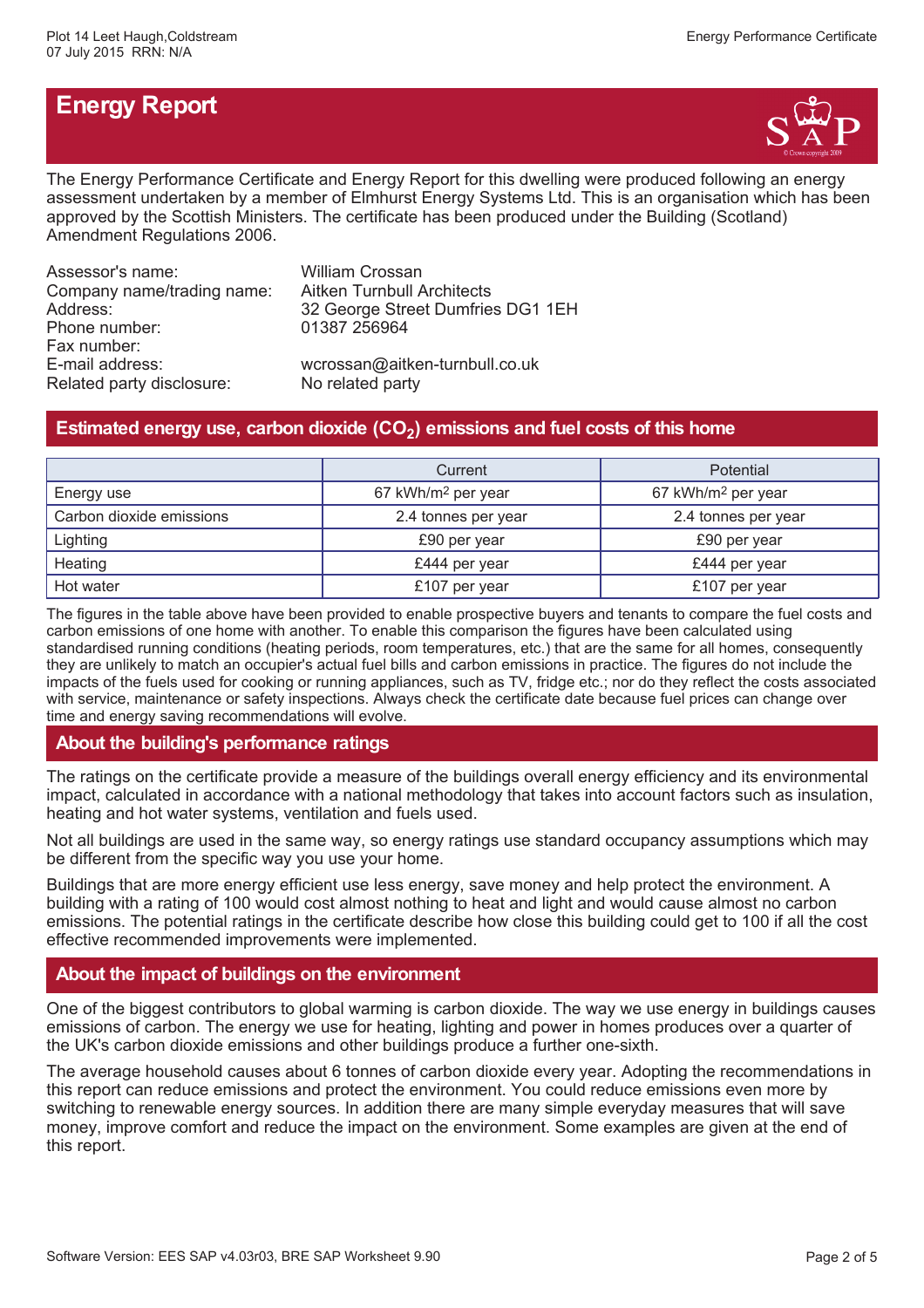### **Summary of this home's energy performance related features**

The following is an assessment of the key individual elements that have an impact on this home's performance rating. Each element is assessed by the national calculation methodology; 1 star means least efficient and 5 stars means most efficient

| Element                                     | Description                                                     | Current performance      |               |  |
|---------------------------------------------|-----------------------------------------------------------------|--------------------------|---------------|--|
|                                             |                                                                 | <b>Energy Efficiency</b> | Environmental |  |
| Walls                                       | Average thermal transmittance 0.21 W/m <sup>2</sup> K           | *****                    | *****         |  |
| Roof                                        | Average thermal transmittance 0.15 W/m <sup>2</sup> K           | ★★★★☆                    | ★★★★☆         |  |
| Floor                                       | Average thermal transmittance 0.16 W/m <sup>2</sup> K           | *****                    | *****         |  |
| Windows                                     | High performance glazing                                        | *****                    | *****         |  |
| Main heating                                | Boiler and radiators, mains gas                                 | ★★★★☆                    | ★★★★☆         |  |
| Main heating controls                       | Time and temperature zone control                               | *****                    | *****         |  |
| Secondary heating                           | None                                                            |                          |               |  |
| Hot water                                   | From main system                                                | ★★★★☆                    | ★★★★☆         |  |
| Lighting                                    | Low energy lighting in all fixed outlets                        | *****                    | *****         |  |
| Air Tightness                               | Air permeability 5.0 m <sup>3</sup> /h.m <sup>2</sup> (assumed) | ★★★★☆                    | ★★★★☆         |  |
| Current energy efficiency rating            |                                                                 | <b>B</b> 86              |               |  |
| Current environmental impact $(CO2)$ rating |                                                                 |                          | <b>B</b> 86   |  |

Thermal transmittance is a measure of the rate of heat loss through a building element; the lower the value the better the energy performance.

Air permeability is a measure of the air tightness of a building; the lower the value the better the air tightness.

### **Low and zero carbon energy sources**

None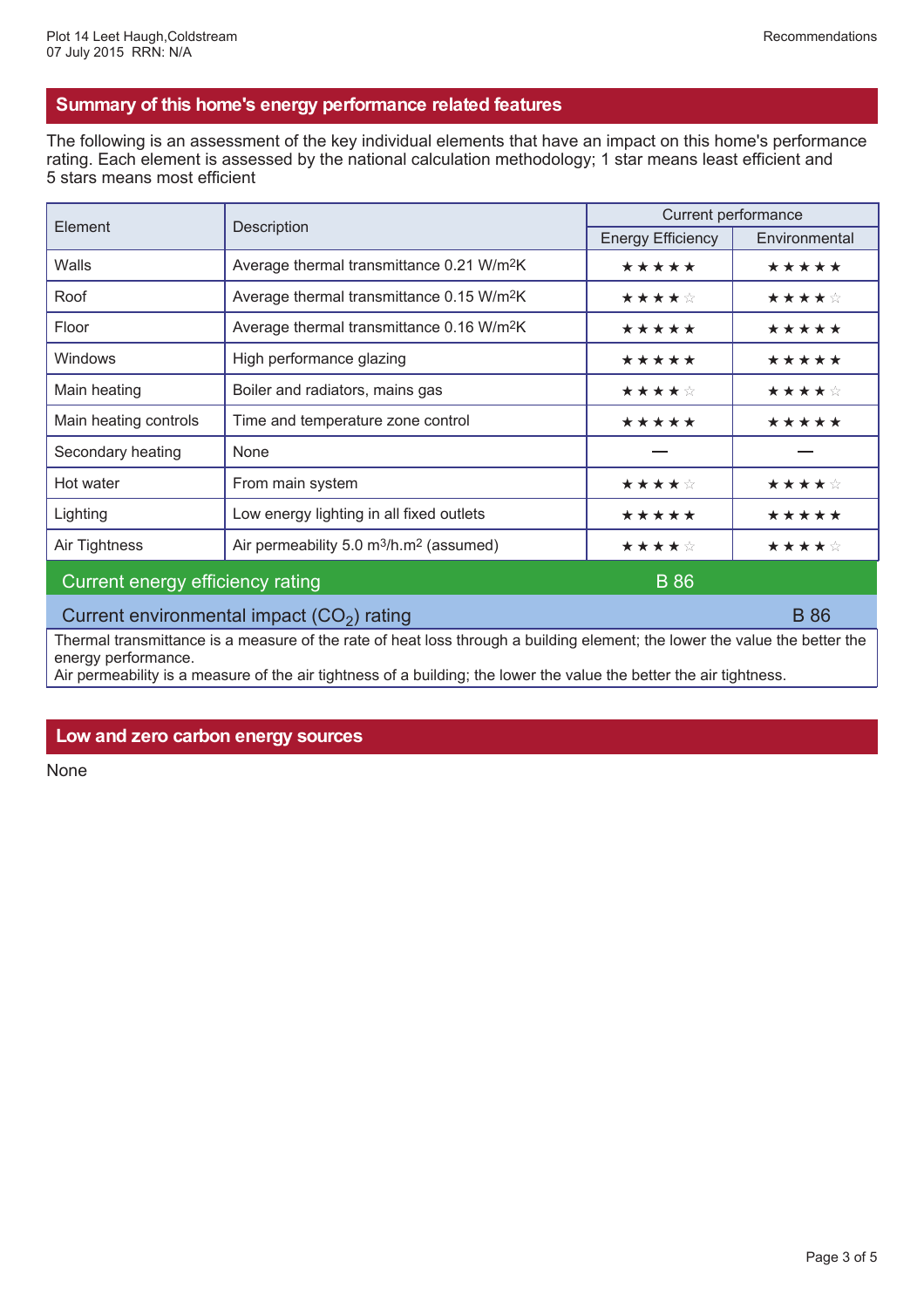### **Recommendations**

The measures below are cost effective. The performance ratings after improvement listed below are cumulative, that is they assume the improvements have been installed in the order that they appear in the table. The indicative costs are representative for most properties but may not apply in a particular case.

#### **Further measures to achieve even higher standards**

The further measures listed below should be considered in addition to those already specified if aiming for the highest possible standards for this home. However you should check the conditions in any covenants, planning conditions, warranties or sale contracts. The indicative costs are representative for most properties but may not apply in a particular case.

|                                              | Indicative Cost  | <b>Typical savings</b><br>per year | Ratings after improvement |                         |
|----------------------------------------------|------------------|------------------------------------|---------------------------|-------------------------|
|                                              |                  |                                    | Energy<br>Efficiency      | Environmental<br>Impact |
| 1 Solar photovoltaic panels, 2.5 kWp         | £9,000 - £14,000 | £259                               | <b>B</b> 91               | <b>B</b> 91             |
| Enhanced energy efficiency rating            |                  |                                    | <b>B</b> 91               |                         |
| Enhanced environmental impact $(CO2)$ rating |                  |                                    |                           | <b>B</b> 91             |